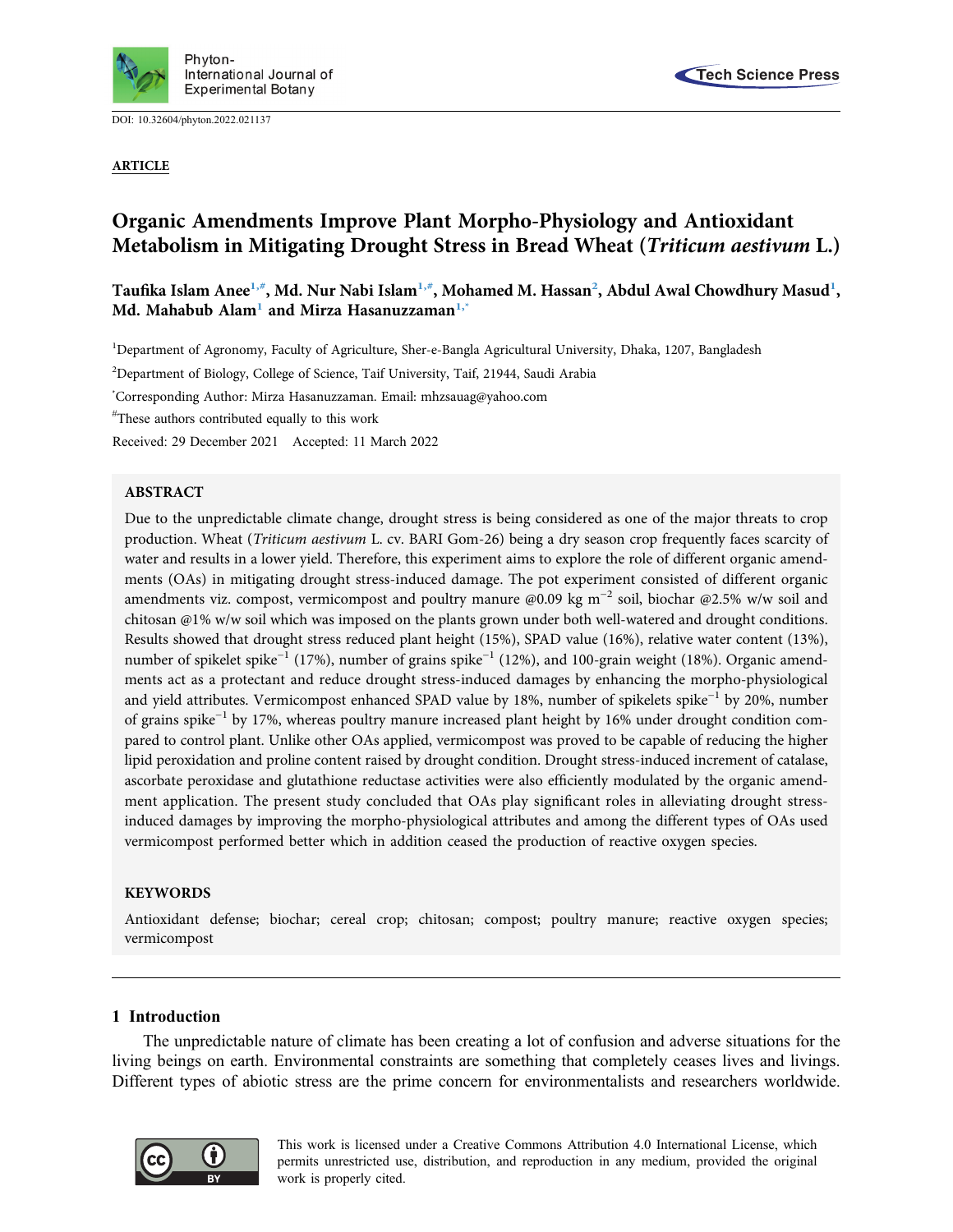Drought or lack of available water for proper plant growth is considered as one of the most devastating abiotic stresses. A significant number of areas in the earth are still prone to drought and hence limit crop production [\[1\]](#page-10-0). The multiple injurious effects of drought stress have turned it into one of the most devastating abiotic stresses. Starting with osmotic imbalance as the primary effect, drought stress evolves multiple physiological and metabolic malfunctions in plants such as reduction of photosynthesis, transpiration, electron transport rate, stomatal conductance, water use efficiency and impairment of cellular organelles. Thus, drought stress ultimately results in disrupted growth and development, or yield reduction. In addition, most of the above-mentioned effects of drought lead to the overproduction of reactive oxygen species (ROS; e.g.,  $O_2$ <sup>-</sup>,  $H_2O_2$ , <sup>1</sup>O<sub>2</sub> and OH<sup>•</sup>, etc.) that are also responsible for oxidative or cellular damages [[2](#page-10-1)].

Wheat (*Triticum aestivum* L.) is globally one of the most important cultivated cereal crops [[3](#page-10-2)]. One-third of the global population consumes wheat and to meet the required demand of the growing population by 2050, wheat production needs to be increased by 50% [\[1\]](#page-10-0). One of the major concerns for wheat production is different types of environmental stresses including drought. Hence, focus should be given on the in-depth studies of drought-induced changes in wheat and possible mitigation approaches to develop drought tolerance ensuring expected yield. To tolerate the destructive effects caused by abiotic stresses, plants possess some intrinsic mechanisms like antioxidant defense system. By means of a number of antioxidant enzymes (superoxide dismutase, SOD; catalase, CAT; ascorbate peroxidase, APX; glutathione reductase, GR; monodehydroascorbate reductase, MDHAR; dehydroascorbate reductase, DHAR; glutathione peroxidase, GPX; and glutathione S-transferase, GST) and non-enzymatic antioxidants (ascorbic acid, AsA; glutathione, GSH; phenolic compounds, alkaloids, non-protein amino acids and tocopherols) this defense system efficiently scavenges the toxic ROS [\[4\]](#page-10-3). Use of different protectants, alterations of agronomic managements or supplementation with different beneficial elements are some of the mitigative ways of abiotic stress like drought.

The application of organic amendments (OAs) improves soil structure and increases nutrient availability and thus helps in the betterment of soil productivity and fertility [\[5\]](#page-10-4). These positive impacts of different OAs facilitate plants with a strong innate system to tolerate different adverse situations or efficiently prevent the stress injury. Compost, vermicompost, poultry manure, biochar, chitosan etc. are some of the common OAs used worldwide. Compost is organic matter produced from the decomposition of living matters and it can improve different physico-chemical and biological properties of soil like water holding capacity, microbial activities, etc. [[6](#page-10-5)]. Vermicompost is another type of compost in which earthworms are used for the facilitation of decomposition and has similar beneficial effects on soil and plant like compost [\[5\]](#page-10-4). Another important organic amendment is poultry manure that is rich in N compounds like uric acid and undigested protein [\[7\]](#page-10-6). Besides boosting up soil properties, poultry manure enhances cation exchange capacity and augments the process of humification with ignorable toxic pathogens or materials which makes it suitable to use under drought condition to ensure better yield [[7\]](#page-10-6). Currently, biochar is gaining attention globally because of the carbon sequestration ability and to reduce contamination of surface and groundwater [[6](#page-10-5)]. Biochar is capable of mitigating the adverse effects of drought and can ensure growth and yield of wheat [[8](#page-10-7)]. Chitosan, derived by N-deacetylation of chitin and crustacean shells, is also a popular type of organic amendment because of its wide array of properties such as antimicrobial, antihypertensive and antioxidant. In addition, it has been proven effective against drought stress in wheat [[9](#page-10-8)]. It can be summarized that the above-discussed types of organic manures are all beneficial to plants regarding either production or tolerance to adversities.

To date, very few literatures are available on the effects of different OAs in mitigating drought stressinduced negative effects on wheat and hence our experiment was based on this hypothesis that OAs supplementation plays a versatile role in improving plant morphophysiological and antioxidant properties and so can induce plant tolerance to drought.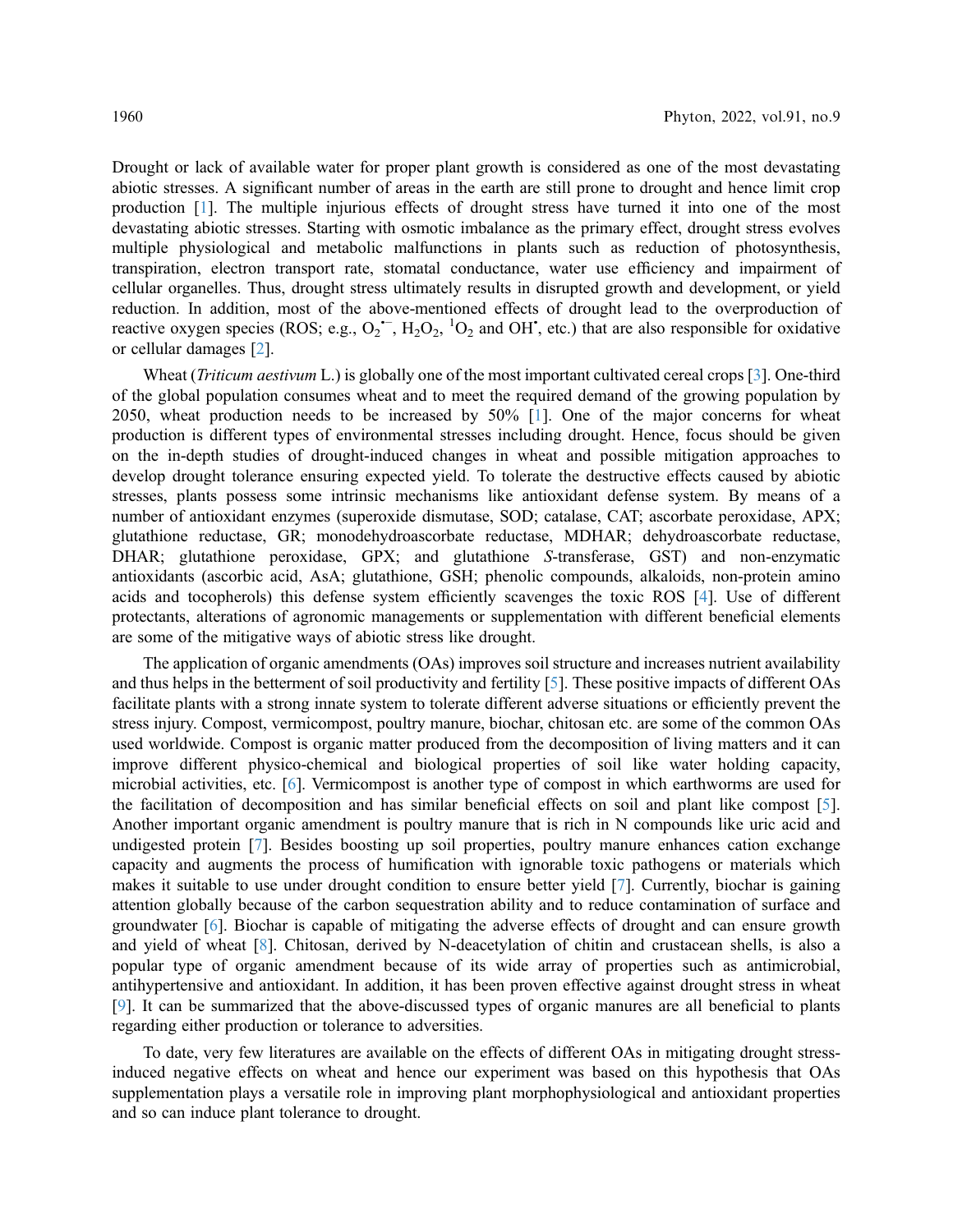#### 2 Materials and Methods

#### 2.1 Plant Material and Treatments

Uniform and healthy seeds of wheat (Triticum aestivum L. cv. BARI Gom-26) were sown in 14 L plastic pots. The recommended doses of fertilizers were mixed with soil during pot preparation ([Table S1\)](#page-12-0). Besides, OAs were used as treatment as follows: control (no OA), compost, vermicompost and poultry manure @0.09 kg m<sup>-2</sup> soil, biochar @2.5% w/w soil and chitosan @1% w/w soil. The nutrient composition of these OAs has been provided ([Table S2\)](#page-12-1). Twelve seeds were sown per pot and finally five uniform plants were allowed to grow in each pot. Up to 20 days after sowing (DAS), all pots were watered as required. After that watering was withheld in one set of treatments which were considered as drought stressed plants. The other set of pots were watered as required. The experimental design followed in this experiment was the completely randomized design (CRD) with three replications. Data collection was done at 40 DAS except for yield contributing parameters. Harvesting was done when the plants turned yellowish golden in color and yield contributing parameters were recorded then. Plant protection measures were taken when required. The whole experiment was carried out inside a net house where rainfall was controlled and the climatic data during that period have been recorded ([Table S3\)](#page-12-2).

### 2.2 Measurement of Plant Height

Plant height (cm) was recorded at 50 DAS. It was measured by using a measuring scale from ground level to highest tip of the leaf of wheat plants. The average data of five randomly selected plants from each pot was considered.

#### 2.3 Measurement of SPAD Values

The top, middle and base of each leaf (five randomly selected leaves from each pot) were measured with the help of Soil Plant Analysis and Development (SPAD) meter (Minolta Camera Co., Osaka, Japan) and then averaged [[10\]](#page-11-0).

# 2.4 Measurement of Yield Contributing Parameters

Spike length, number of spikelet spike−<sup>1</sup> , number of grains spike−<sup>1</sup> and 100-seed weight were measured following standard procedures.

## 2.5 Measurement of Relative Water Content

Leaves of five plants from each pot were randomly collected, cleaned and weighed as fresh weight (FW). The weighted samples were immediately sunk into distilled water in a Petri dish. After 24 h, excess water from surfaces were removed and turgid weight (TW) were measured. After drying the samples in oven for 72 h, dry weight (DW) was measured. The formula mentioned below was used to calculate the relative water content (RWC): RWC (%) =  $(FW-DW)/(TW-DW) \times 100$  [[11](#page-11-1)].

# 2.6 Determination of Proline Content

For the estimation of proline (Pro),  $(0.5 \text{ g})$  leaves were homogenized in 3% sulfo-salicylic acid (5 ml) on ice. The homogenate was than centrifuged at  $11,500 \times g$  for 15 min and with 1 mL of the supernatant, 1 mL of acid ninhydrin (1.25 g ninhydrin in 30 mL glacial acetic acid and 20 mL 6 M phosphoric acid) and 1 mL of glacial acetic acid were mixed. The mixture was then boiled  $(100^{\circ}C)$  for 1 h in water bath, and then transferred to test tubes to keep on ice. Two mL of toluene was then added and vortexed well to obtain the chromophore containing toluene which was read spectrophotometrically at 520 nm using only toluene as a blank solution. A standard curve was used to calculate the amount of Pro [[12\]](#page-11-2).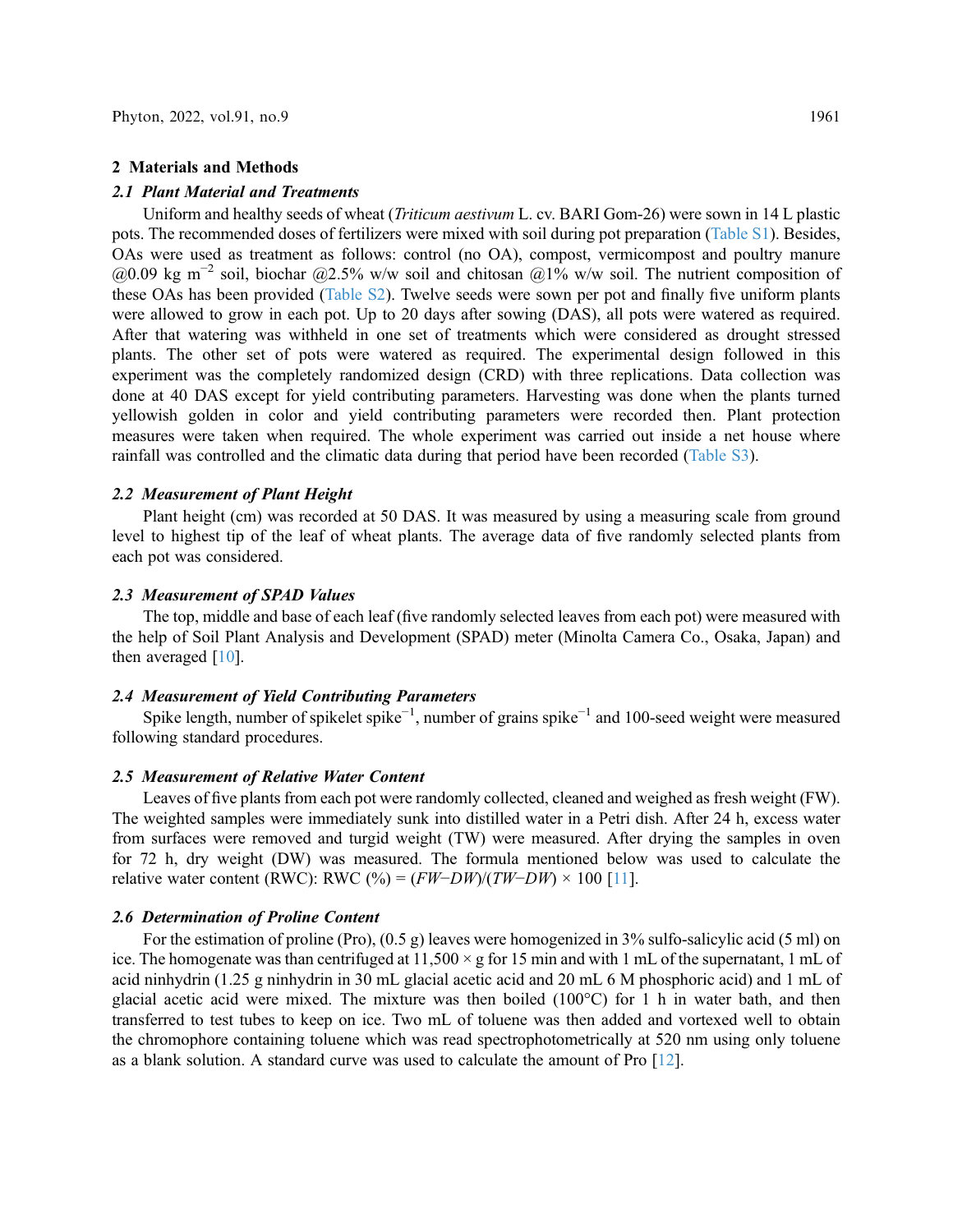### 2.7 Determination of MDA Content

The protocol developed by Heath et al. [\[13\]](#page-11-3) was followed to measure the lipid peroxidation (malondialdehyde, MDA content) with slight modification by Hasanuzzaman et al. [[4](#page-10-3)]. Three ml of 5%  $(w/v)$  trichloroacetic acid (TCA) was taken to homogenize leaf sample (0.5 g) in and then centrifuged  $(11,500 \times g)$  for 15 min). One mL of supernatant was allowed to react with 4 mL of thiobarbituric acid reagent (0.5% of TBA in 20% TCA) by warming the mixture in water bath (95°C) for 30 min. At the completion of the warming period, those were rapidly cooled on ice and centrifuged again for 10 min. The optical density of the solution was read spectrophotometrically at both 532 nm and 600 nm; later one to rectify the non-specific absorbance by subtracting from the value at 532 nm. An extinction coefficient of 155 mM<sup>-1</sup> cm<sup>-1</sup> was used to calculate the MDA content expressed as nmol  $g^{-1}$  FW.

# 2.8 Measurement of Enzymatic Activity

Peroxidases (POD, 1.11.1.7) activity was measured according to Hemeda et al. [\[14](#page-11-4)] using the enzyme essay that is a mixture of sodium phosphate buffer (pH 6.0), methoxyphenol and  $30\%$  H<sub>2</sub>O<sub>2</sub>. The activity was observed at 470 nm.

Catalase (CAT, EC: 1.11.1.6) activity was measured following the procedure of Hasanuzzaman et al. [\[4\]](#page-10-3) by the enzyme assay which is the mixture of 50 mM K-P buffer (pH 7.0), 15 mM  $H_2O_2$  and enzyme solution. The activity was observed at 240 nm.

Ascorbate peroxidase (APX, EC: 1.11.1.11) activity was measured as Nakano et al. [[15\]](#page-11-5) using the enzyme assay containing 50 mM K-P buffer (pH 7.0), 0.5 mM AsA, 0.1 mM  $H<sub>2</sub>O<sub>2</sub>$ , 0.1 mM EDTA and enzyme solution. The activity was observed at 290 nm.

Glutathione reductase (GR, EC: 1.6.4.2) activity was estimated following the method of Hasanuzzaman et al. [\[4\]](#page-10-3) with the enzyme assay containing 0.1 M K-P buffer (pH 7.0), 1 mM EDTA, 1 mM GSSG, 0.2 mM NADPH and enzyme solution. The activity was observed at 340 nm.

#### 2.9 Statistical Analysis

All data were statistically analyzed by using CoStat v.6. 400 [\[16](#page-11-6)] and subjected to two-way analysis of variance (ANOVA) to analyze the effect of different water regimes (WR) and OAs [\(Table S4](#page-13-0)). Mean (±SD) was calculated from three replicates for each treatment at  $P \le 0.05$  applying the Tukey's honestly significant difference (HSD) test.

### 3 Results

### 3.1 Plant Height

The effects of both WR and OA applied were significant  $(P < 0.01)$  on plant height [\(Table S4](#page-13-0)). The interaction of these factors (WR  $\times$  OA) also affected plant height significantly ( $P \le 0.05$ ). Under wellwatered condition, the tallest plants were recorded in poultry manure treatment. The recorded data revealed that plant height increased in poultry manure, biochar and vermicompost at 34, 25 and 19%, respectively. On the other hand, increased plant height in water deficit condition was filed and highest data found in poultry manure in 16% more than untreated control whereas lowest in biochar treatment and it was 10% more than control ([Fig. 1\)](#page-4-0).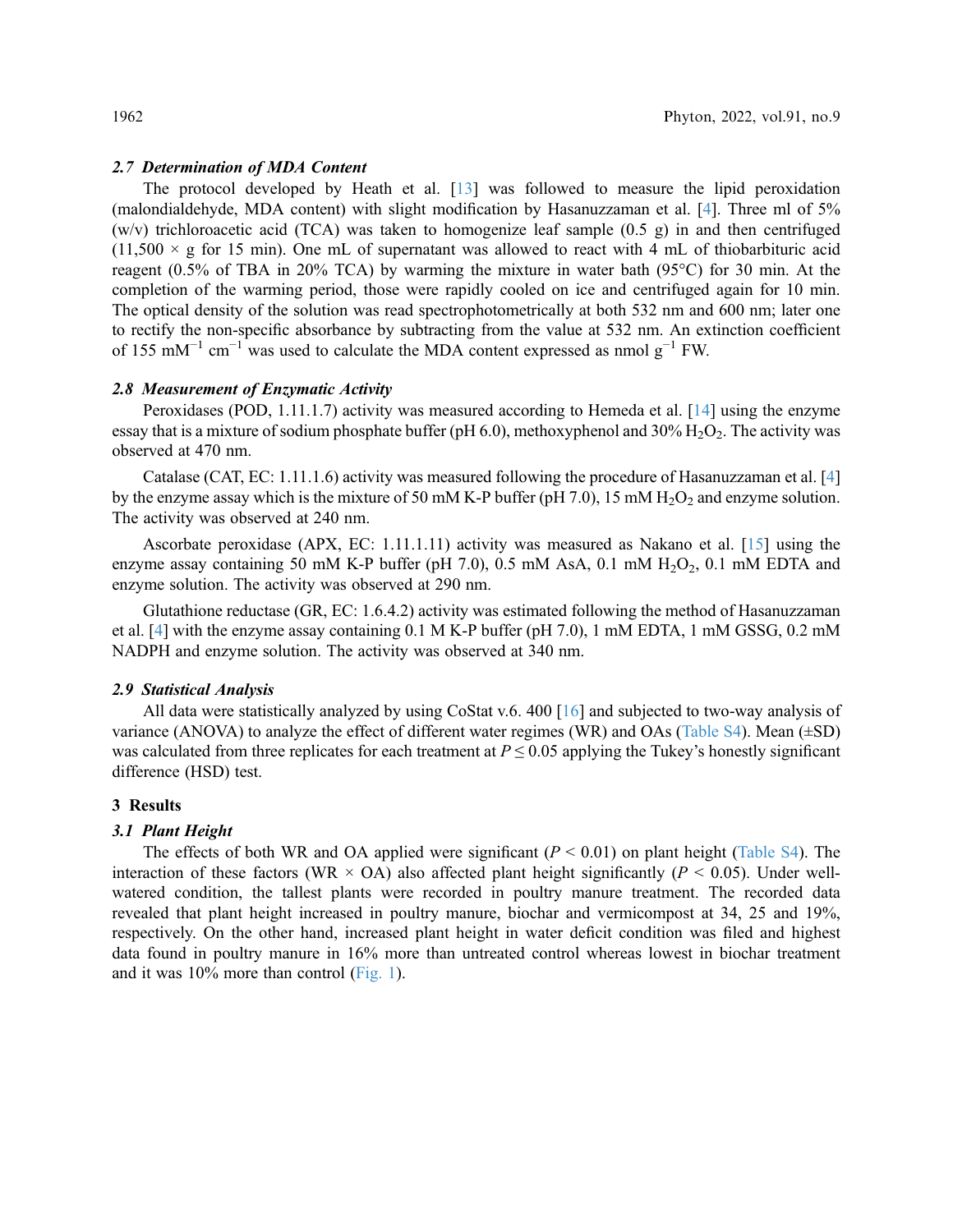<span id="page-4-0"></span>

Figure 1: Effects of different organic amendments on plant height of wheat under drought stress. Mean (±SD) was calculated from three replicates for each treatment. Bars with different letters are significantly different at  $P < 0.05$  applying the Tukey's HSD test. \*\* $P < 0.01$ , \* $P < 0.05$ , ns = not significant,  $WR = Water$  regimes,  $OA = Organic$  amendments

# 3.2 SPAD Value

<span id="page-4-1"></span>Changes in leaf SPAD value were recorded to be significant  $(P < 0.01)$  caused by either WR or OAs. The combined effect of drought and OAs resulted in a variation of SPAD value in leaf which was not significant ([Table S4\)](#page-13-0). Under well-watered condition vermicompost treated plants showed the highest SPAD value and all the other treatments showed a similar result. On the other hand, SPAD value was increased under stressful condition in vermicompost and biochar by 18% and 16%, respectively and the lowest result was attained from drought treatment without any OA [\(Fig. 2](#page-4-1)).



Figure 2: Effects of different organic amendments on the SPAD values of wheat leaves under drought stress. Mean ( $\pm$ SD) was calculated from three replicates for each treatment. \*\*P < 0.01, \*P < 0.05, ns = not significant,  $WR = Water$  regimes,  $OA = Organic$  amendments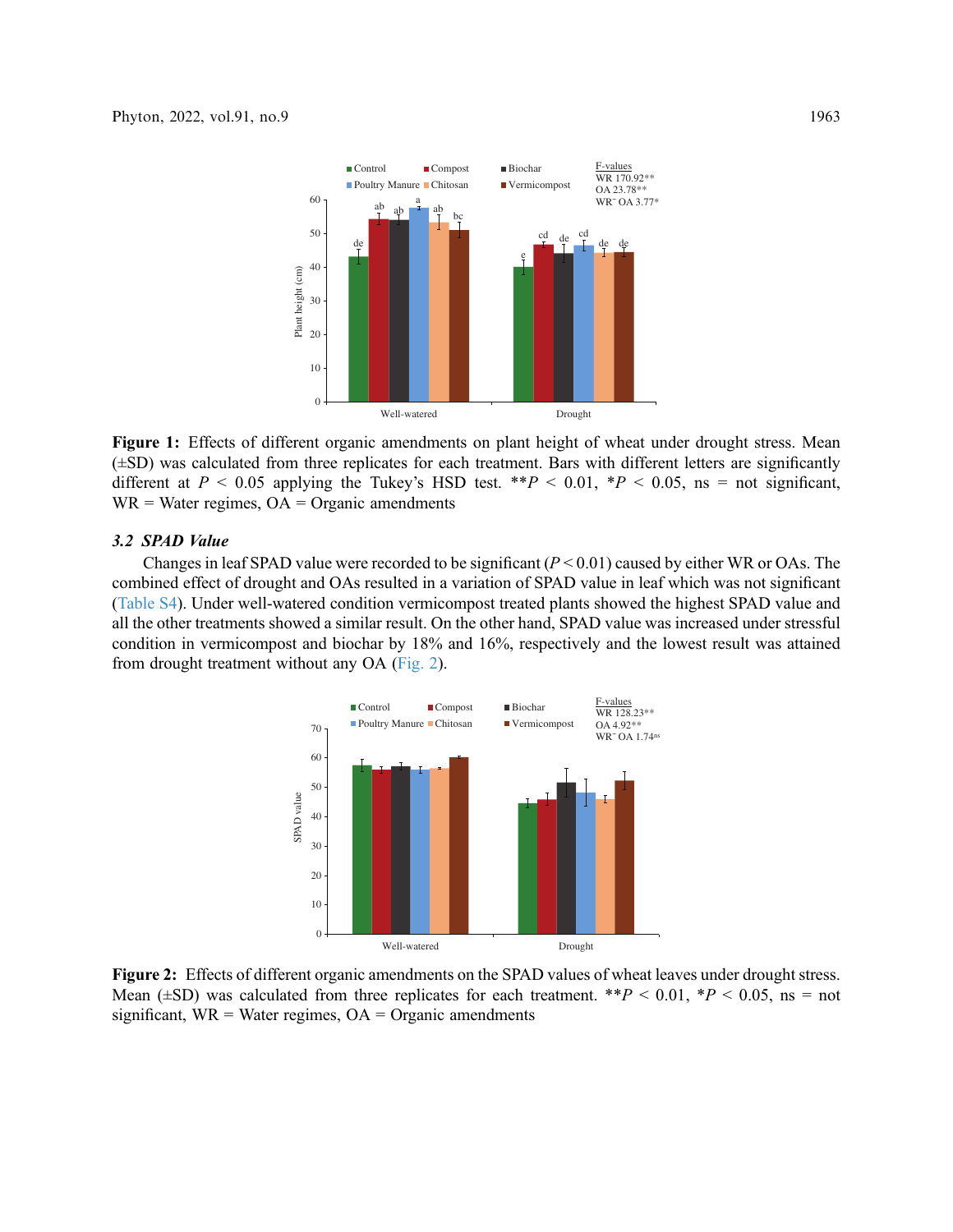#### 3.3 Relative Water Content and Proline Content

Relative water content was reduced significantly  $(P < 0.01)$  by drought. Though different OAs changed the leaf RWC significantly ( $P < 0.05$ ), their interactive effects were non-significant ([Table S4\)](#page-13-0). The highest leaf RWC was obtained from compost treatment, and compost and vermicompost attained 4% and 3%, respectively more RWC than the control condition. On the contrary, the lowest result attained from poultry manure and it was 4% less than control under well-watered condition. On the other hand, under stressful condition all treatment resulted in better RWC than control and 12% and 8%, respectively more RWC found in vermicompost and compost treatment ([Fig. 3A\)](#page-5-0).

<span id="page-5-0"></span>

Figure 3: Effects of different organic amendments on (A) leaf RWC and (B) Pro content of wheat under drought stress. Mean (±SD) was calculated from three replicates for each treatment. Bars with different letters are significantly different at  $P \le 0.05$  applying the Tukey's HSD test. \*\* $P < 0.01$ , \* $P < 0.05$ , ns = not significant,  $WR = Water$  regimes,  $OA = O$  reganic amendments

Proline content was affected significantly ( $P < 0.01$ ) by WR, OAs or their combined effects. Compared with well-watered control Pro content was increased markedly in water-deficit plants. In contrast, OAs supplementation in water deficit plants reduced Pro content significantly compared to well-watered control and untreated stressed plants. Compost, biochar and vermicompost showed a notable reduction of Pro content by 13, 14 and 21%, respectively over control ([Fig. 3B\)](#page-5-0).

# 3.4 Lipid Peroxidation

Malondialdehyde content was also affected significantly  $(P < 0.01)$  by WR, OAs or their combined effects. Under well-watered condition MDA content was not affected by the application of OAs, and poultry manure treated plants showed the lowest content of MDA. On the contrary, under drought condition, control plants showed the highest MDA content. If compared to the well-watered plants, MDA content was higher in all treatments under drought condition. However, when compared among the stressed plants only, OAs were capable of lowering the MDA contents efficiently except poultry manure ([Fig. 4\)](#page-6-0).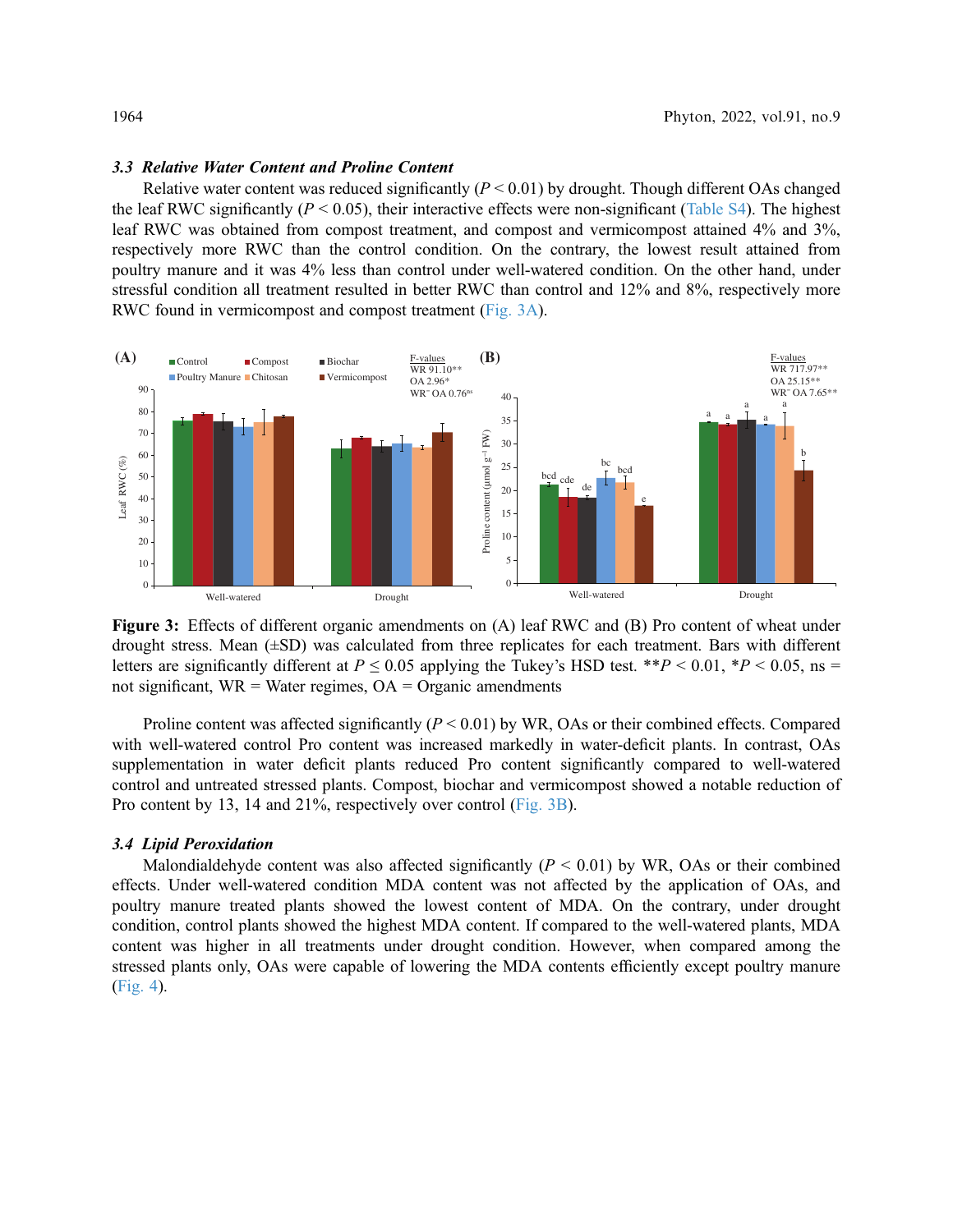<span id="page-6-0"></span>

Figure 4: Effects of different organic amendments on the MDA content of wheat under drought stress. Mean (±SD) was calculated from three replicates for each treatment. Bars with different letters are significantly different at  $P < 0.05$  applying the Tukey's HSD test. \*\* $P < 0.01$ , \* $P < 0.05$ , ns = not significant,  $WR = Water$  regimes,  $OA = Organic$  amendments

### 3.5 Activity of Antioxidant Enzymes

Activities of all antioxidant enzymes measured significantly  $(P < 0.01)$  changed due to different WR and OAs applied. But their interaction (WR  $\times$  OA) could significantly (P < 0.05) alter the activities of POD, CAT and GR; APX activity showed non-significant variations ([Table S4](#page-13-0)).

The activity of antioxidant enzymes such as CAT, APX and GR showed an increment upon exposure to drought at a rate of 68, 43 and 67%, respectively. POD activity was raised compared to respective wellwatered treatments except for the control and compost treatments. If considered among the different OAs under drought condition, chitosan showed the highest POD activity followed by poultry manure ([Fig. 5A](#page-7-0)). The activity of CAT was recorded the highest in the drought stressed plant without any organic amendment followed by poultry manure, biochar and chitosan treatments of that ([Fig. 5B\)](#page-7-0). The trend of activity increment followed a regular pattern in case of APX with the highest increase in drought stressed wheat plants with no OAs ([Fig. 5C\)](#page-7-0). Within the well-watered plants with different OAs application, no variation was observed in GR activity, but when exposed to drought, no amendment resulted in the highest value followed by chitosan [\(Fig. 5D](#page-7-0)).

#### 3.6 Yield Contributing Parameters

All yield contributing parameters were affected significantly ( $P < 0.05$ ) by WR and OA. But in case of their interactive effects, number of grain spike−<sup>1</sup> and 100-grain weight showed non-significant changes ([Table S4](#page-13-0)).

The highest spike length was found in vermicompost and poultry manure treatment that was 15% and 9%, respectively more than the control condition. The lowest spike length was found in drought stress condition similar to other OAs applied. On the other hand, under water deficit condition highest value was observed in vermicompost treatment which was  $13\%$  more than control condition [\(Fig. 6A](#page-8-0)).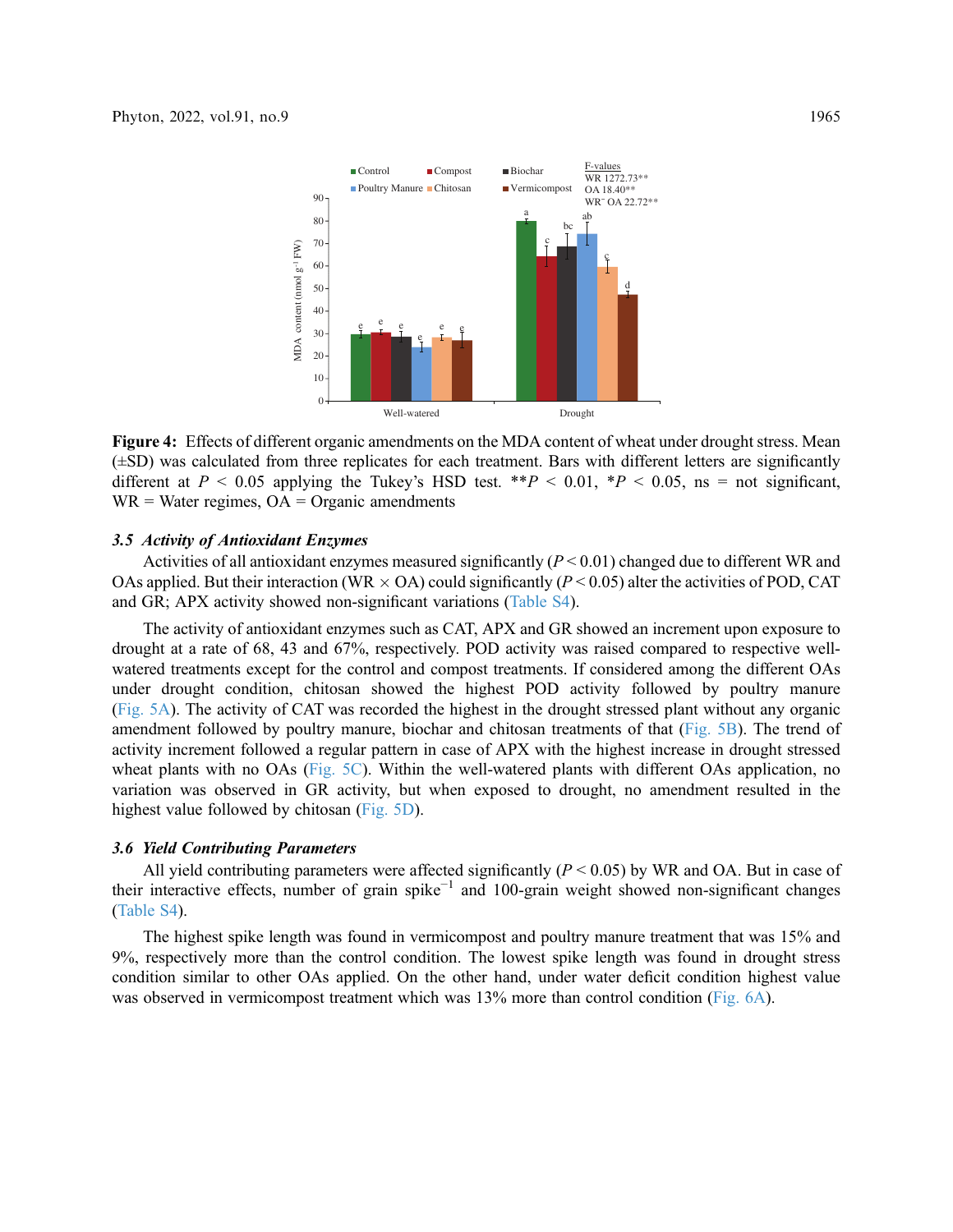<span id="page-7-0"></span>

Figure 5: Effects of different organic amendments on the activities of (A) POD, (B) CAT, (C) APX and (D) GR enzymes of wheat under drought stress. Mean (±SD) was calculated from three replicates for each treatment. Bars with different letters are significantly different at  $P < 0.05$  applying the Tukey's HSD test. \*\*P < 0.01, \*P < 0.05, ns = not significant, WR = Water regimes, OA = Organic amendments

The maximum number of spikelet spike<sup>-1</sup> was attained from vermicompost treatment. Vermicompost and poultry manure resulted in 14% and 6%, respectively more spikelet spike−<sup>1</sup> than control and the lowest number of spikelet spike−<sup>1</sup> was found in biochar treatment under well-watered condition which was 3% less than control. On the other hand, under water deficit condition greatest value of spikelet spike<sup>-1</sup> was recorded in vermicompost treatment which was 20% higher than control and the lowest data recorded in control condition ([Fig. 6B](#page-8-0)). Vermicompost and poultry manure showed a greater number of grains spike<sup> $-1$ </sup> that was 6% and 4%, respectively more than well-watered control.

A remarkable reduction of grain weight was recorded with the combined effect of drought and different OAs. The highest 100-grain weight was obtained from vermicompost treatment and it was 11% more than the control treatment, under well-watered condition. Oppositely, under water deficit condition highest result was found from vermicompost treatment and the lowest received from biochar was 4% less than control treatment ([Fig. 6D](#page-8-0)).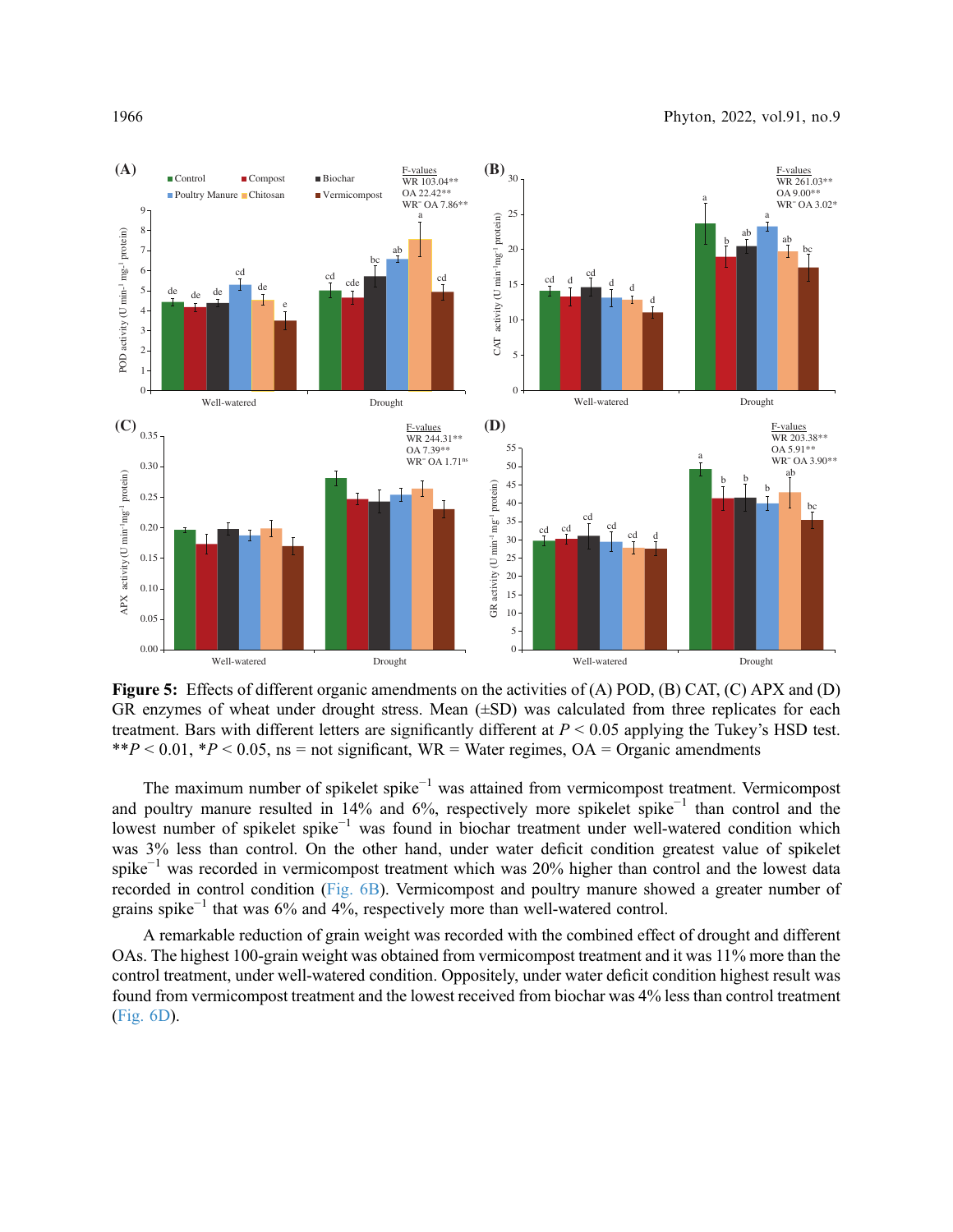<span id="page-8-0"></span>

Figure 6: Effects of different organic amendments on (A) spike length, (B) number of spikelets spike<sup>-1</sup>, (C) number of grains spike<sup>-1</sup> and (D) 100-grain weight of wheat under drought stress. Mean ( $\pm$ SD) was calculated from three replicates for each treatment. Bars with different letters are significantly different at  $P \le 0.05$  applying the Tukey's HSD test. \*\* $P \le 0.01$ , \* $P \le 0.05$ , ns– not significant, WR = Water regimes, OA = Organic amendments

# 4 Discussion

Drought has been well-known to cause a remarkable decline in crop productivity by hampering the morpho-physiological biochemical processes of plant. Lack of water disrupts the cell expansion and hereby membrane integrity which subsequently results in osmotic stress, stomatal closure and protein denaturation.

The findings of this experiment have revealed how different OAs can help to reduce the negative impacts of drought in wheat by maintaining plant growth and antioxidant defense system. The growth parameter, plant height was recorded to be lowest in the control treatments that are without any OAs ([Fig. 1\)](#page-4-0). As the plants with OAs supplementation are more likely to get a sufficient amount of nutrients and a better soil health such results are expected and have been reported earlier [[6](#page-10-5),[17\]](#page-11-7).

The SPAD meter can rapidly measure SPAD values as a proxy for chlorophyll (chl) content [[18\]](#page-11-8). Variation in SPAD value was also recorded in this experiment where the highest reduction was observed in drought stressed plants without any OA supplementation ([Fig. 2\)](#page-4-1). Water deficit condition leads to metabolic dysfunctions which ultimately disrupts the function of photosynthetic pigments. Droughtinduced reduction of chl due to impaired functions of chloroplast was reported in many studies so far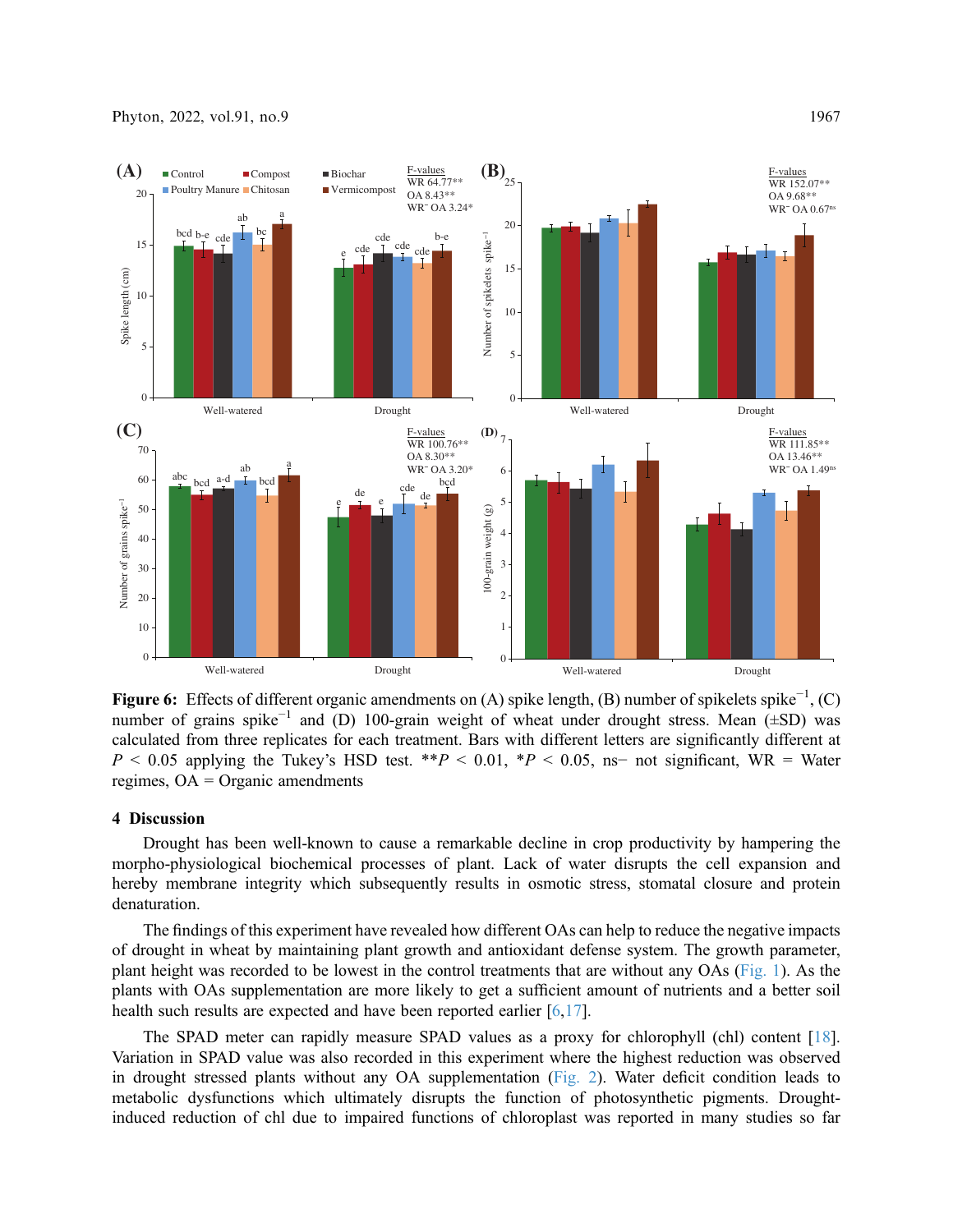[[19](#page-11-9)−[21\]](#page-11-10). However, the application of vermicompost and biochar seemed to retain the degradation of chl and induce drought tolerance to some extent. This might be because vermicompost helps in chl synthesis by providing the key minerals like N, P, K, Mg, Ca, etc. [\[21](#page-11-10)] and biochar facilitates with reducing the oxidative stress [\[20](#page-11-11)].

To assess the water status of plant RWC is measured which is a potential indicator of plant metabolic activity too. Drought stress tends to reduce the RWC by blocking the water transportation of plant cells which was also evident from our experiment. A similar reduction of RWC in wheat leaves due to drought exposure was previously reported [[4](#page-10-3),[22\]](#page-11-12). Application of all types of OAs could hardly improve the water status of wheat except for vermicompost and compost. Vermicompost and compost performed better as they can improve the water holding capacity of soil. Proline is also relatable in this manner as it helps in the maintenance of water balance. Higher Pro content of wheat plants upon exposure to drought was recorded in our experiment and only vermicompost was found to keep the Pro level lower ([Fig. 3B](#page-5-0)). This might be due to the fact that vermicompost provides plants with a better water status and hence production of Pro was minimized.

Drought stress-induced lipid peroxidation leads to the accumulation of excess ROS which causes oxidative stress in plants. These excess ROS can be scavenged by the components of the antioxidant defense system including POD, CAT, APX and GR. If ROS are successfully scavenged, a balanced situation is provided for plants' normal growth; but if plants fail to detoxify the ROS, oxidative damages occur in plant cells. Our results revealed that, MDA content was higher in all drought-stressed plants irrespective of the presence of OAs. However, in our experiment if compared to the drought stressed plants only, all types of OA could negate the MDA contents except poultry manure ([Fig. 4](#page-6-0)). The dose of vermicompost can be considered the best among the OA types tested. The ability of vermicompost to retain water and promote soil properties with a better moisture and nutrient condition might have played beneficial roles in this regard. To understand the role of antioxidant defense system in drought-stressed wheat, some enzymatic components were measured and the results revealed that the activities of CAT, APX and GR were also remarkably higher upon exposure to drought stress and such findings have been reported earlier [\[4,](#page-10-3)[20,](#page-11-11)[22](#page-11-12)]. Though the OAs experimented here resulted variably in case of different enzymatic activities, if compared among all, vermicompost seems to result in the most positive manner ([Fig. 5](#page-7-0)). The activity of POD resulted differentially with the highest value in chitosan treated wheat plants which might be because among the OAs used, chitosan is most effective to increase the POD activity under drought condition [[9](#page-10-8)].

Drought negatively affects the cellular components of plants like the above-discussed parameters which ultimately reduces the yield of plant. Drought stress-induced yield reduction of wheat is well-documented and similar results were recorded in the present experiment. However, if considered the application of OAs, among the five types of OAs studied vermicompost provided a better yield compared to others ([Fig. 6](#page-8-0)). The application of OAs improves soil condition, which eventually increase the uptake of water and nutrient [[23\]](#page-11-13). The availability of optimum moisture and nutrients is crucial for the reproductive development of crops. Wheat is also sensitive to moisture availability during the grain formation period. Hence, vermicompost treatment facilitated the wheat plants to perform better against the drought stress. As in case of the previously discussed parameters vermicompost was reported to perform better, the ultimate yield is also higher. Such beneficial roles of OAs in improving yield status of drought-stressed wheat were also documented by Yaseen et al. [\[24](#page-11-14)].

## 5 Conclusion

Based on the findings of our experiment, doses of all the OAs applied were not effective against drought stress. Such variability in the functions of different types of OAs against drought stress were demonstrated in previous experiments. This study can be used as a well-documented reference for further experiments on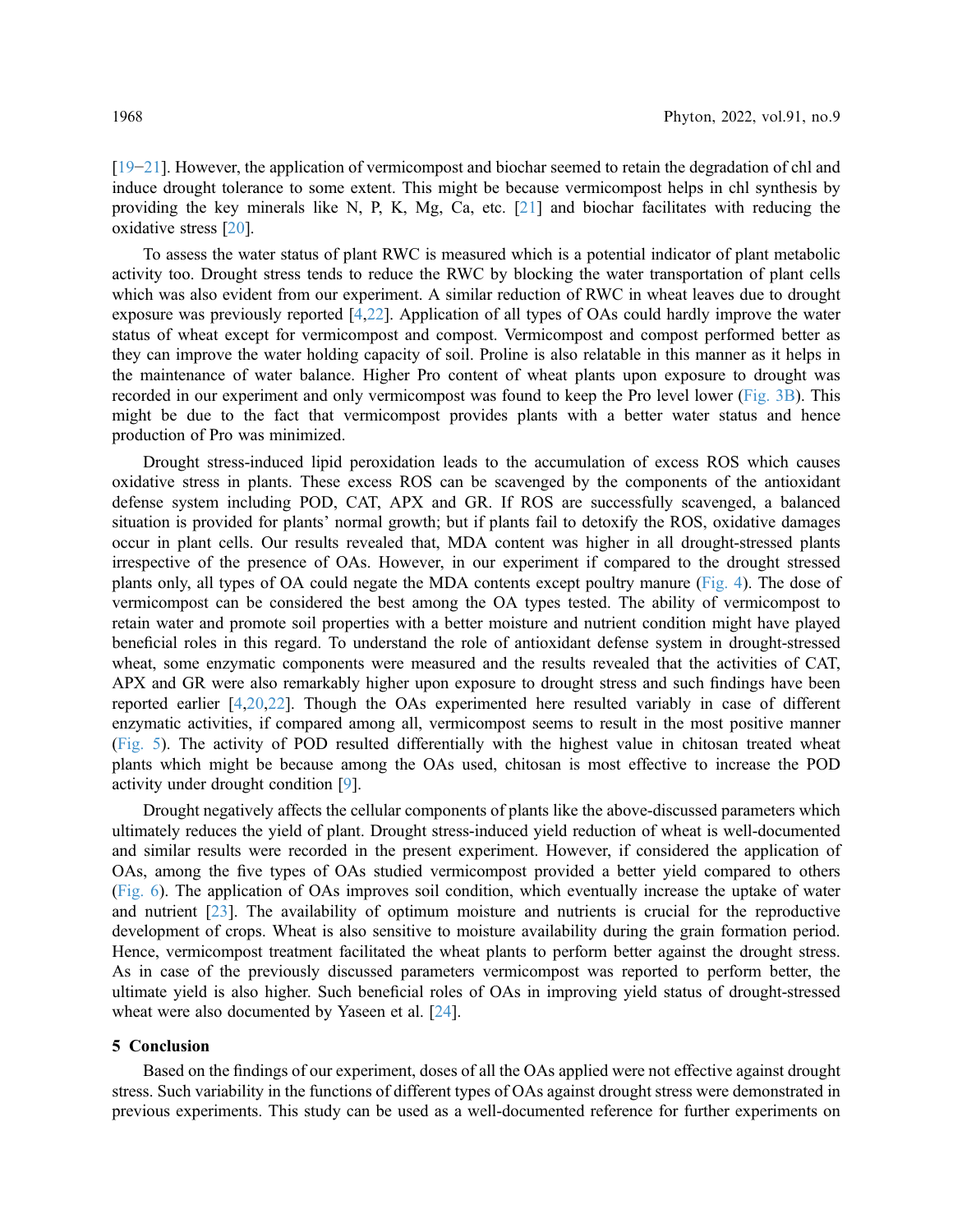OAs against drought. However, the application of vermicompost might be concluded as the most effective one considering the data of Pro, MDA and antioxidant enzymes measured. The ability of vermicompost to retain soil moisture, improve soil quality and nutrient content was beneficial in this regard. It can be suggested that more effective doses and forms of OAs should be tested to find out the best use of OAs against water deficit condition.

Acknowledgement: The authors extend their appreciation to Taif University for supporting current work by Taif University Researchers Supporting Project No. (TURSP-2020/59), Taif University, Taif, Saudi Arabia. Mirza Hasanuzzaman acknowledges Sher-e-Bangla Agricultural University Research System (SAURES) for the financial support in the research.

Author Contributions: The authors confirm contribution to the paper as follows: study conception and design: M.H., A.A.C.M.; data collection: M.N.N.I., A.A.C.M., M.M.A.; analysis and interpretation of results: T.I.A., M.M.H.; draft manuscript preparation: T.I.A., M.N.N.I., M.M.H., M.H. All authors reviewed the results and approved the final version of the manuscript.

Funding Statement: The authors received no specific funding for this study.

Conflicts of Interest: The authors declare no conflict of interest. Mirza Hasanuzzaman is Associate Editor of this Journal.

# References

- <span id="page-10-0"></span>1. Hasanuzzaman, M., Mahmud, J. A., Anee, T. I., Nahar, K., Islam, M. T. (2018). Drought stress tolerance in wheat: Omics approaches in understanding and enhancing antioxidant defense. In: Zargar, S. M., Zargar, M. Y. (Eds.), Abiotic stress-mediated sensing and signaling in plants: An omics perspective, pp. 267–307. Singapore: Springer Nature.
- <span id="page-10-1"></span>2. Nahar, K., Hasanuzzaman, M., Alam, M. M., Fujita, M. (2015). Glutathione-induced drought stress tolerance in mung bean: Coordinated roles of the antioxidant defence and methylglyoxal detoxification systems. AoB Plants, 7, plv069. DOI [10.1093/aobpla/plv069](http://dx.doi.org/10.1093/aobpla/plv069).
- <span id="page-10-2"></span>3. FAOSTAT (2019). Food and Agriculture Organization of the United Nations. <https://www.fao.org/faostat/en/>.
- <span id="page-10-3"></span>4. Hasanuzzaman, M., Nahar, K., Rahman, A., Inafuku, M., Oku, H. et al. (2018). Exogenous nitric oxide donor and arginine provide protection against short-term drought stress in wheat seedlings. Physiology and Molecular Biology of Plants, 24(6), 993–1004. DOI [10.1007/s12298-018-0531-6](http://dx.doi.org/10.1007/s12298-018-0531-6).
- <span id="page-10-4"></span>5. Hafez, E. M., Omara, A. E. D., Alhumaydhi, F. A., El-Esawi, M. A. (2021). Minimizing hazard impacts of soil salinity and water stress on wheat plants by soil application of vermicompost and biochar. *Physiologia* Plantarum, 172(2), 587–602. DOI [10.1111/ppl.13261.](http://dx.doi.org/10.1111/ppl.13261)
- <span id="page-10-5"></span>6. Ullah, N., Ditta, A., Imtiaz, M., Li, X., Jan, A. U. et al. (2021). Appraisal for organic amendments and plant growth-promoting rhizobacteria to enhance crop productivity under drought stress: A review. Journal of Agronomy and Crop Science, 207(5), 783–802. DOI [10.1111/jac.12502](http://dx.doi.org/10.1111/jac.12502).
- <span id="page-10-6"></span>7. Farhad, W., Cheema, M. A., Hammad, H. M., Saleem, M. F., Fahad, S. et al. (2018). Influence of composted poultry manure and irrigation regimes on some morpho-physiology parameters of maize under semiarid environments. Environmental Science and Pollution Research, 25(20), 19918–19931. DOI [10.1007/s11356-](http://dx.doi.org/10.1007/s11356-018-2125-9) [018-2125-9.](http://dx.doi.org/10.1007/s11356-018-2125-9)
- <span id="page-10-7"></span>8. Haider, I., Raza, M. A. S., Iqbal, R., Aslam, M. U., Habib-ur-Rahman, M. et al. (2020). Potential effects of biochar application on mitigating the drought stress implications on wheat (*Triticum aestivum* L.) under various growth stages. Journal of Saudi Chemical Society, 24, 974–981. DOI [10.1016/j.jscs.2020.10.005.](http://dx.doi.org/10.1016/j.jscs.2020.10.005)
- <span id="page-10-8"></span>9. Behboudi, F., Tahmasebi-Sarvestani, Z., Kassaee, M. Z., Modarres-Sanavy, S. A. M., Sorooshzadeh, A. et al. (2019). Evaluation of chitosan nanoparticles effects with two application methods on wheat under drought stress. Journal of Plant Nutrition, 42, 1439–1451. DOI [10.1080/01904167.2019.1617308.](http://dx.doi.org/10.1080/01904167.2019.1617308)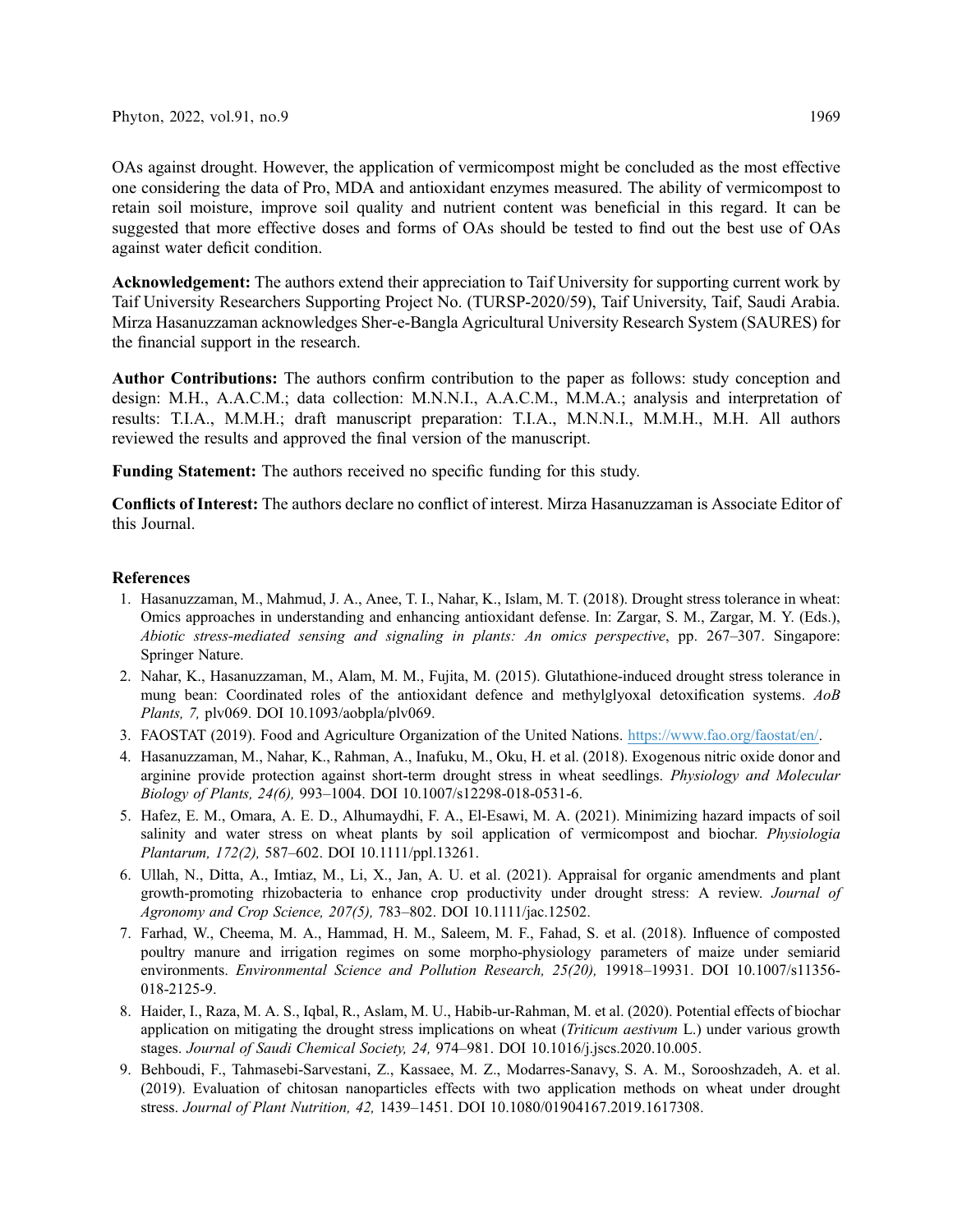- <span id="page-11-0"></span>10. Yuan, Z., Cao, Q., Zhang, K., Ata-Ul-Karim, S. T., Tian, Y. et al. (2016). Optimal leaf positions for SPAD meter measurement in rice. Frontiers in Plant Science, 7(139), 719. DOI [10.3389/fpls.2016.00719](http://dx.doi.org/10.3389/fpls.2016.00719).
- <span id="page-11-1"></span>11. Barrs, H. D., Weatherley, P. E. (1962). A re-examination of the relative turgidity technique for estimating water deficits in leaves. Australian Journal of Biological Sciences, 15, 413–428. DOI [10.1071/BI9620413.](http://dx.doi.org/10.1071/BI9620413)
- <span id="page-11-2"></span>12. Bates, L. S., Waldren, R. P., Teari, D. (1973). Rapid determination of free proline for water stress studies. Plant and Soil, 39, 205–207. DOI [10.1007/BF00018060.](http://dx.doi.org/10.1007/BF00018060)
- <span id="page-11-3"></span>13. Heath, R. L., Packer, L. (1968). Photoperoxidation in isolated chloroplasts. I. Kinetics and stoichiometry of fatty acid peroxidation. Archives of Biochemistry and Biophysics, 125(1), 189–198. DOI [10.1016/0003-9861\(68\)](http://dx.doi.org/10.1016/0003-9861(68)90654-1) [90654-1.](http://dx.doi.org/10.1016/0003-9861(68)90654-1)
- <span id="page-11-4"></span>14. Hemeda, H. M., Klein, B. P. (1990). Effects of naturally occurring antioxidants on peroxidase activity of vegetable extracts. Journal of Food Science, 55, 184-185. DOI [10.1111/j.1365-2621.1990.tb06048.x.](http://dx.doi.org/10.1111/j.1365-2621.1990.tb06048.x)
- <span id="page-11-5"></span>15. Nakano, Y., Asada, K. (1981). Hydrogen peroxide is scavenged by ascorbate specific peroxidase in spinach chloroplasts. Plant & Cell Physiology, 22, 867–880. DOI [10.1093/oxfordjournals.pcp.a076232.](http://dx.doi.org/10.1093/oxfordjournals.pcp.a076232)
- <span id="page-11-6"></span>16. CoStat (2008). CoStat-Statistical Software, version 6.400; CoHort Software. Monterey, CA, USA.
- <span id="page-11-7"></span>17. Chowdhury, A. K. M. M. B., Hossain, M. A., Alam, J., Hasan, M. A., Islam, M. Z. (2020). Amelioration of adverse effect of drought on rice (Oryza sativa L.) variety BRRI Dhan28 through application of poultry litter based compost. Agriculturists, 18, 42–55. DOI [10.3329/agric.v18i1.49458](http://dx.doi.org/10.3329/agric.v18i1.49458).
- <span id="page-11-8"></span>18. Khadka, K., Earl, H. J., Raizada, M. N., Navabi, A. (2020). A physio-morphological trait-based approach for breeding drought tolerant wheat. Frontiers in Plant Science, 11, 715. DOI [10.3389/fpls.2020.00715](http://dx.doi.org/10.3389/fpls.2020.00715).
- <span id="page-11-9"></span>19. Kanwal, S., Ilyas, N., Ahamd, B., Batool, N., Arshad, M. (2016). Amelioration of drought stress in wheat by combined application of PGPR, compost, and mineral fertilizer. Journal of Plant Nutrition, 40(9), 1250–1260. DOI [10.1080/01904167.2016.1263322.](http://dx.doi.org/10.1080/01904167.2016.1263322)
- <span id="page-11-11"></span>20. Abbas, T., Rizwan, M., Ali, S., Adrees, M., Mohmood, A. et al. (2018). Biochar application increased the growth and yield and reduced cadmium in drought stressed wheat grown in an aged contaminated soil. Ecotoxicology and Environmental Safety, 148, 825–833. DOI [10.1016/j.ecoenv.2017.11.063](http://dx.doi.org/10.1016/j.ecoenv.2017.11.063).
- <span id="page-11-10"></span>21. Ahanger, M. A., Qi, M., Huang, Z., Xu, X., Begum, N. et al. (2021). Improving growth and photosynthetic performance of drought stressed tomato by application of nano-organic fertilizer involves up-regulation of nitrogen, antioxidant and osmolyte metabolism. Ecotoxicology and Environmental Safety, 216(4), 112195. DOI [10.1016/j.ecoenv.2021.112195.](http://dx.doi.org/10.1016/j.ecoenv.2021.112195)
- <span id="page-11-12"></span>22. Moumita, Mahmud, J. A., Biswas, P. K., Nahar, K., Fujita, M. et al. (2019). Exogenous application of gibberellic acid mitigates drought-induced damage in spring wheat. Acta Agrobotanica, 72(2), 1776. DOI [10.5586/aa.1776.](http://dx.doi.org/10.5586/aa.1776)
- <span id="page-11-13"></span>23. Ding, Z., Ali, E. F., Elmahdy, A. M., Ragab, K. E., Seleiman, A. F. et al. (2021). Modeling the combined impacts of deficit irrigation, rising temperature and compost application on wheat yield and water productivity. Agricultural Water Management, 244, 106626. DOI [10.1016/j.agwat.2020.106626](http://dx.doi.org/10.1016/j.agwat.2020.106626).
- <span id="page-11-14"></span>24. Yaseen, R., Aziz, O., Saleem, M. H., Riaz, M., Zafar-ul-Hye, M. et al. (2020). Ameliorating the drought stress for wheat growth through application of ACC-Deaminase containing rhizobacteria along with biogas slurry. Sustainability, 12(15), 6022. DOI [10.3390/su12156022.](http://dx.doi.org/10.3390/su12156022)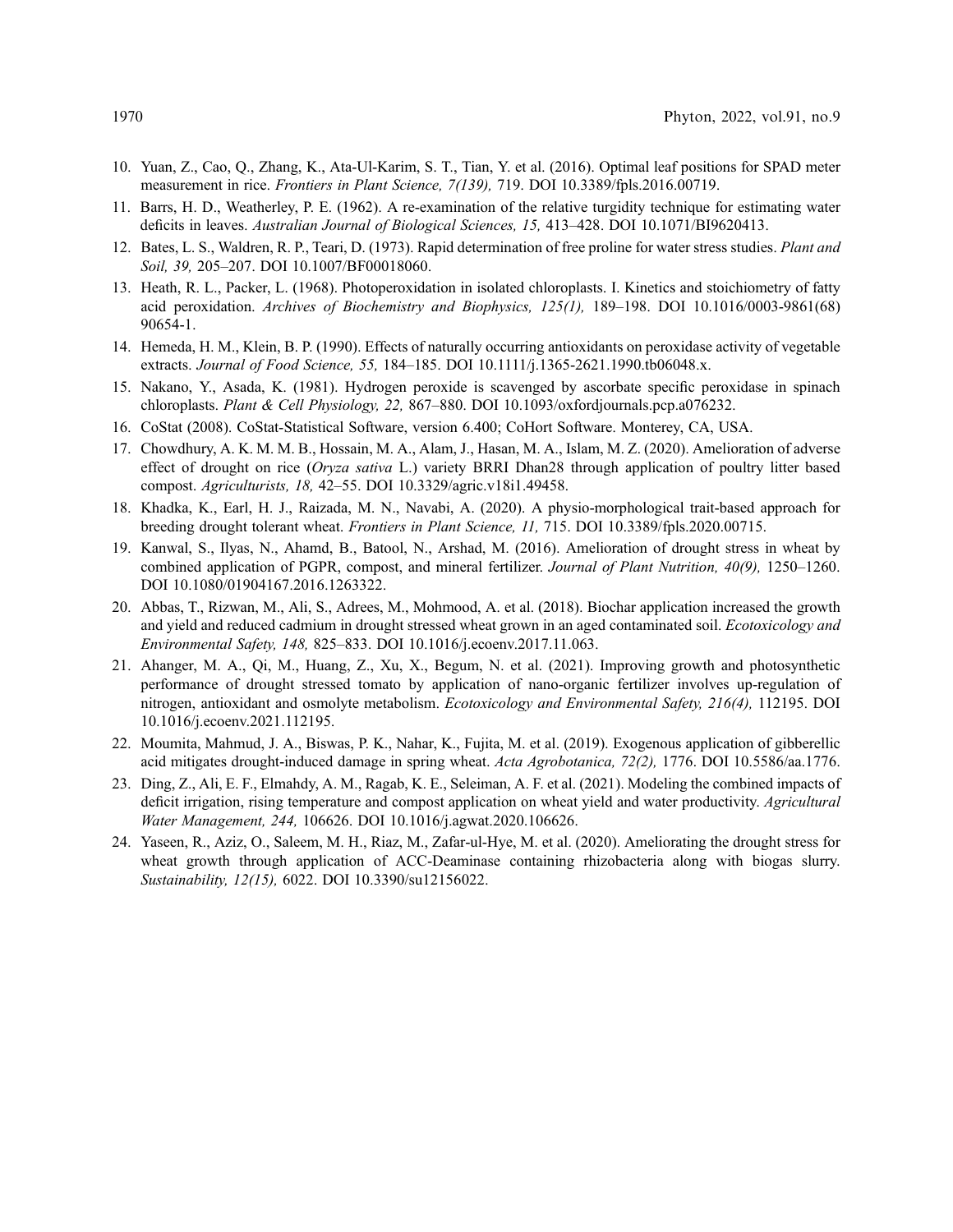|  | <b>Supplementary Materials</b> |  |
|--|--------------------------------|--|
|--|--------------------------------|--|

<span id="page-12-0"></span>Table S1: Recommended doses of fertilizer used for this experiment

| Fertilizer   | Doses (kg $ha^{-1}$ ) | Amount per pot (g) |
|--------------|-----------------------|--------------------|
| Urea         | 220                   | 4.6                |
| <b>TSP</b>   | 150                   | 3.5                |
| <b>MOP</b>   | 60                    | 1.4                |
| Gypsum       | 110                   | 2.5                |
| Zinc sulfate | 8                     | 0.2                |
| Boric acid   | 2                     | 0.05               |
| Cowdung      | $(t \, ha^{-1})$      | 200                |

Table S2: Nutrient composition of the organic amendments used

<span id="page-12-1"></span>

| Organic amendment | N(%)            | $P(\%)$         | $K(\%)$         |
|-------------------|-----------------|-----------------|-----------------|
| Compost           | $1.50 \pm 0.15$ | $0.60 \pm 0.06$ | $1.50 \pm 0.50$ |
| Biochar           | $1.90 \pm 0.20$ | $2.20 \pm 0.83$ | $2.90 \pm 0.20$ |
| Poultry manure    | $1.25 \pm 0.13$ | $0.70 \pm 0.07$ | $0.95 \pm 0.10$ |
| Chitosan          | $4.98 \pm 0.50$ | $1.42 \pm 0.10$ | $0.05 \pm 0.01$ |
| Vermicompost      | $2.10 \pm 0.20$ | $7.80 + 0.70$   | $0.50 \pm 0.05$ |

<span id="page-12-2"></span>Table S3: Monthly average air temperature, rainfall and relative humidity of the experimental site during the experimental period

| Month          | Air temperature $(^{\circ}C)$ |         | Relative humidity $(\%)$ | Total rainfall (mm) |
|----------------|-------------------------------|---------|--------------------------|---------------------|
|                | Maximum                       | Minimum |                          |                     |
| November, 2018 | 25.50                         | 6.70    | 54.75                    | $\theta$            |
| December, 2018 | 23.80                         | 11.70   | 46.20                    | 0                   |
| January, 2019  | 22.75                         | 14.26   | 37.90                    | 0                   |
| February, 2019 | 35.20                         | 21.00   | 52.44                    | 20.4                |
| March, 2019    | 34.25                         | 24.50   | 44.20                    | 57.6                |

Note: Bangladesh Meteorological Department.